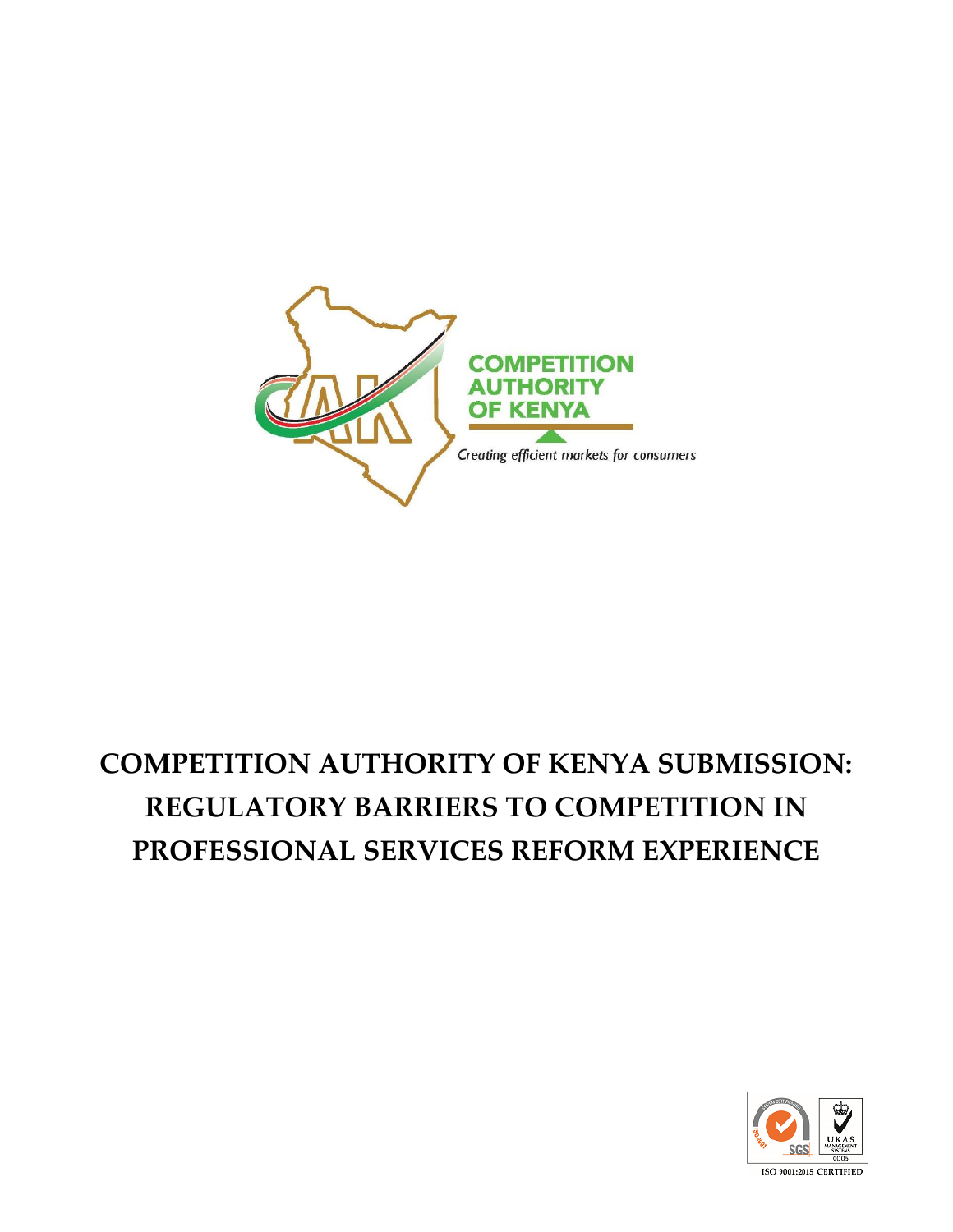# TABLE OF CONTENTS

| Exemption Application by the Institute of Certified Public Accountants of Kenya         |  |
|-----------------------------------------------------------------------------------------|--|
| Exemption Application by Institute of Certified Public Secretaries of Kenya (ICPSK)  10 |  |
|                                                                                         |  |



ISO 9001:2015 CERTIFIED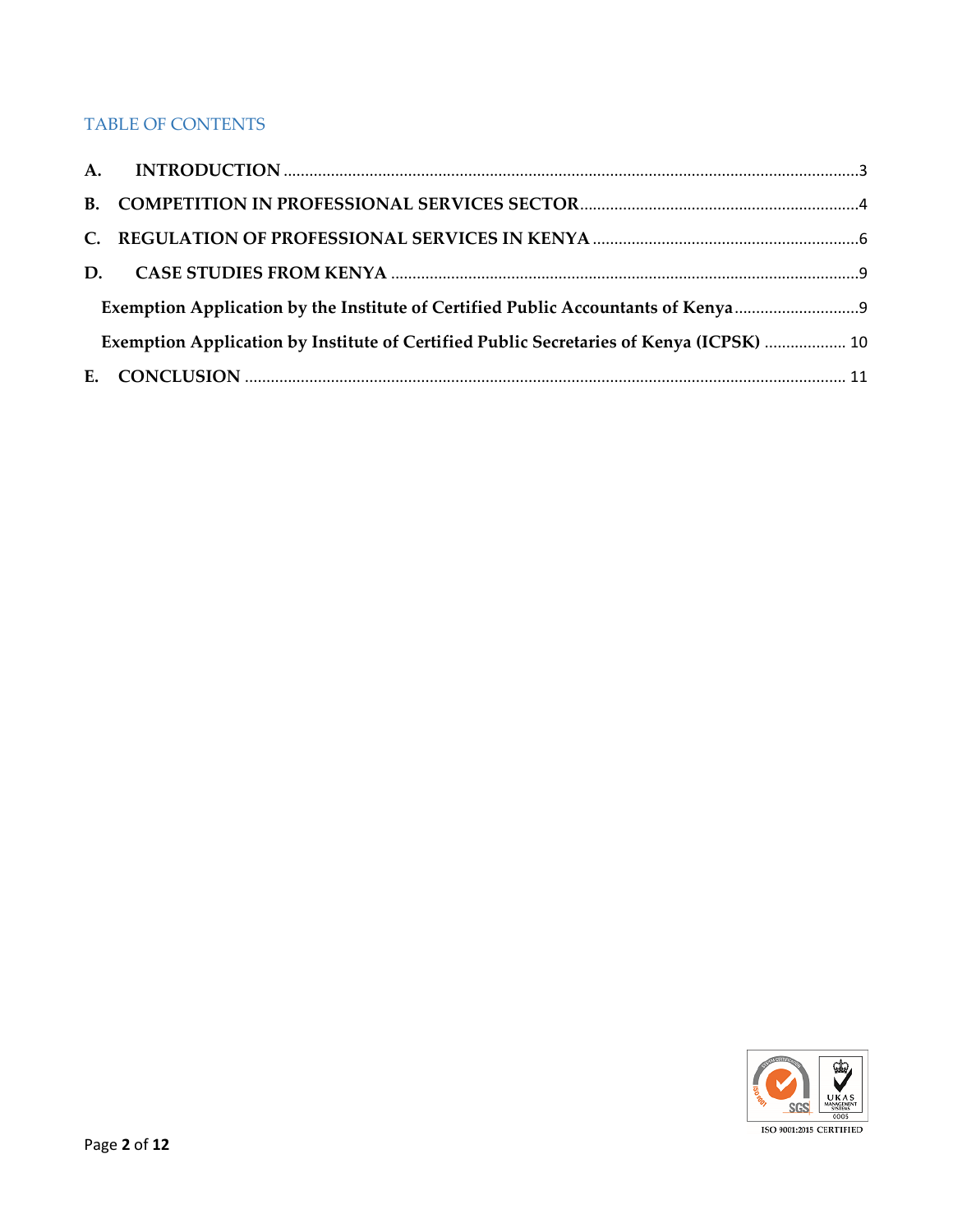# <span id="page-2-0"></span>**A. INTRODUCTION**

- 1. Regulation of professional services have both negative and positive effects depending on the elasticity, the supply-side constraints and the nature of the service. There are essentially three reasons why regulation of professional services could be necessary:
	- i. **Information asymmetry** between consumers and providers, as a defining feature of professional services is that they require practitioners to display a high level of technical knowledge which consumers may not have;
	- ii. **Externalities**, as these services might have an impact on third parties; and
	- iii. Certain professional services are deemed to **produce 'public goods'** that are of value for society in general. However, such regulations may eliminate or limit competition between service providers and thus reduce the incentives for professionals to work cost-efficiently, to lower prices, to increase quality or to offer innovative services. Examples<sup>1</sup> across the world show the mixed effects the removal of price controls have had on consumers and competition.
- 2. The Competition Authority of Kenya's ('**the Authority**') Product Market regulatory (PMR) Report of November 2015, titled: `**Unlocking Growth potential in Kenya, Dismantling regulatory obstacles to Competition`,** among others, highlights that removal of restrictive product market regulations in the professional services would result in an increase of the GDP growth by at least 0.39 percent.
- 3. In addition, the Report indicates that the Kenya's Professional services are characterized by two categories of regulatory regimes, namely; entry and conduct regulations. The entry regulations include higher number of years of education, compulsory practice, compulsory exams, membership requirements and quota system for foreigners. The conduct regulations refer to existing regulations by the government, regulations on marketing and advertising and restrictions on one-stop shopping.
- 4. Specifically, the Report identifies rules that are most likely to restrict competition among Kenya Professional service. These include:
	- a. **Fixed prices** Reduce the benefits that competitive markets deliver onto consumers, severely limiting consumers' choice.
	- b. **Recommended Prices** has a negative effect on competition as it might facilitate coordination of prices between practitioners.



SO 9001:2015 CERTIFIED

l

<sup>1</sup> http://eur-lex.europa.eu/legal-content/EN/TXT/PDF/?uri=CELEX:52004DC0083&from=EN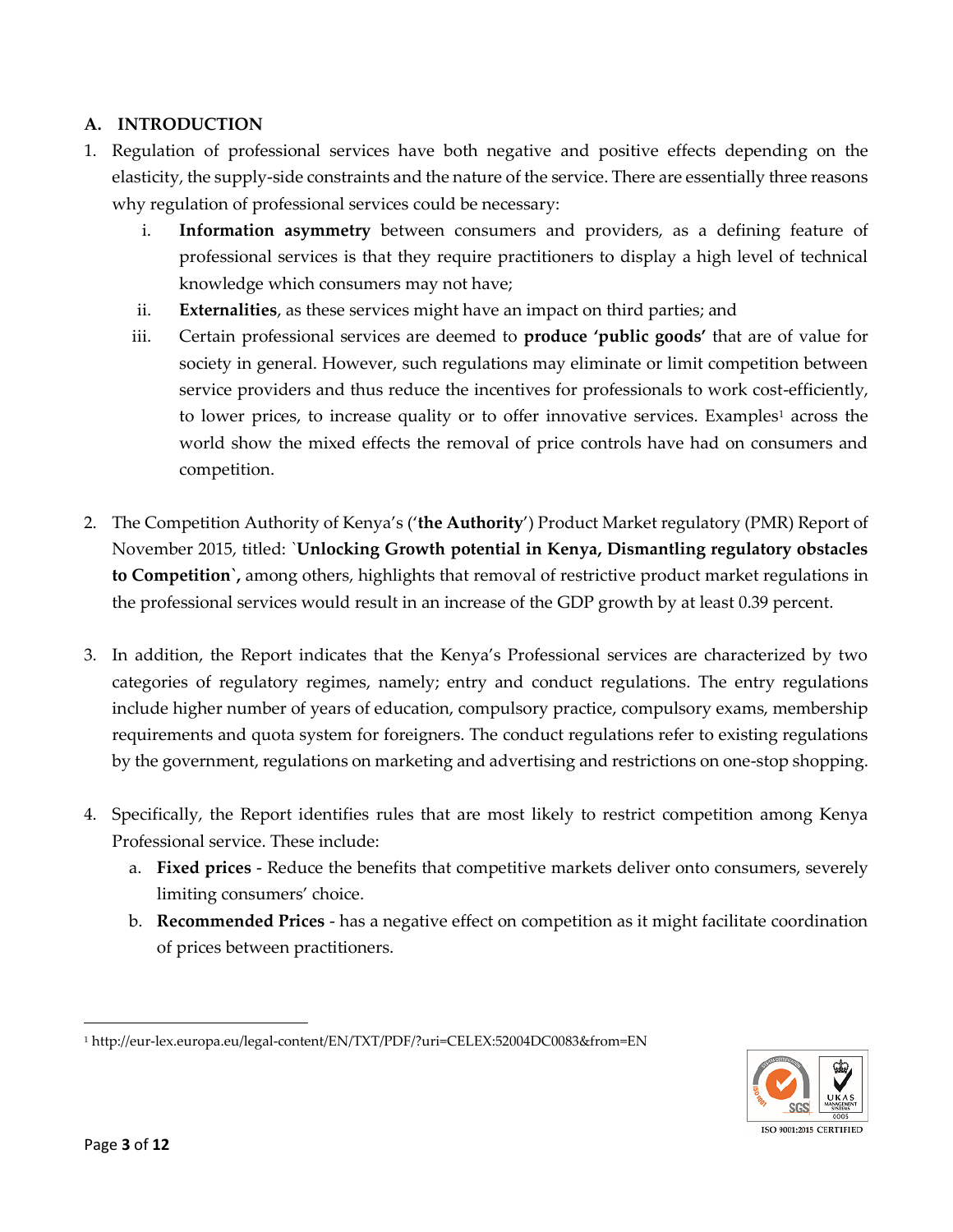- c. **Advertising restrictions** Denies information to consumers to enable them make betterinformed decisions.
- d. **Entry restrictions and reserved rights** Excessive licensing regulation likely reduce the number of suppliers of services.
- e. **Regulations governing business structure and multi–disciplinary practices -** Business structure regulations may have a negative economic impact if they prevent providers from developing new services or cost-efficient business models. For example, the regulations might prevent lawyers and accountants from providing integrated legal and accountancy advice on tax issues or prevent the development of one-stop shops for professional services in the rural areas, where there is equally great need for the professional services.
- 5. Based on the Report, Kenya's PMR score (a measure of the intensity of regulations) for the accounting, legal and architecture professions was found to be higher than the average score for OECD countries and Latin America-Caribbean average. This scenario has a multiplier effect across the other sectors of the economy that rely on these professions, especially the finance sector which has a lot of contractual agreements. This negatively affects the competitiveness of the economy as a whole.
- 6. Professional services are central to the realization of the Kenya's Vision 2030, as they play a critical role in the Housing sector (Surveyors, Architects, and Accountants); Health Sector (Doctors, Pharmacists, and Accountants); Manufacturing including the Agriculture Sector. Therefore, a competitive professional services sector could impact the achievement of the Vision.
- 7. The following sections of this paper present the Authority's position on competition in the professional services, reforms in Kenya and way forward in implementing the PMR report.

### <span id="page-3-0"></span>**B. COMPETITION IN PROFESSIONAL SERVICES SECTOR**

8. Professional services are characterized by information asymmetry given that it is a peculiar type of good that rides on trust and goodwill, built over time based on recommendations from trusted sources and quality of repeat services offered by the professional to a consumer. Therefore, it is referred to as a trust good, implying that by its very nature reconciling the outcomes of a service with the monetary value attached to it before receiving the service may be a complex task depending on the consumer. Additionally, the quality of professional services is subject to skills, training, knowledge, and expertise of the professional and cannot be assessed prior to procuring the service.

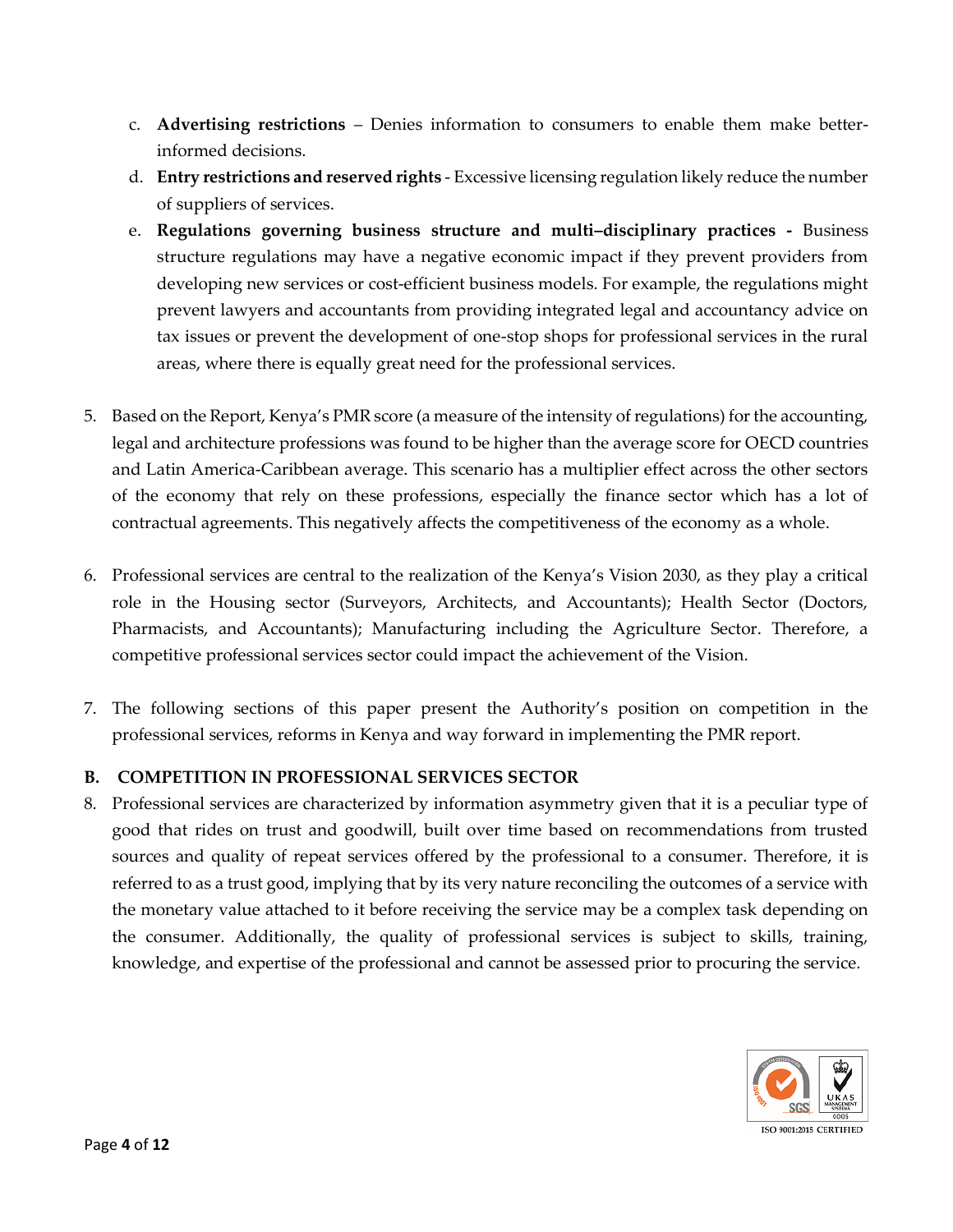- 9. In the assessment of the outcomes of professional services, business and public sector consumers are expert consumers in comparison to individual or household consumers. They generally demand services that are tailor-made to their needs and have resources at their disposal that enable them acquire the requisite information when seeking and choosing desired professional services. Thus, information asymmetry is lower for the 'expert clients' in comparison to individual consumers.
- 10. The asymmetry in information results in the following problems for the consumer:
	- **Adverse selection** a situation where the sellers have more information about some aspect of a product quality that the consumer does not have;
	- **Moral Hazard** a situation where a professional provides a consumer with additional services that the consumer did not need, thus making the consumer spend more than they should have; and,
	- **Agent-Principle problem** a situation where the seller is able to make decisions on behalf of the consumer or that impact on the consumer.
- 11. The problem that faces, especially the non-expert consumers of professional services, is therefore, assessing **quality** and **price** of services. The intervention to solve this market failure in professional services assessment, is either self-regulation or government regulation by a number of countries.
- 12. Regulation in a number of instances have prescribed certain measures to be followed by professionals to ensure that there is a bare minimum quality observed by professionals and in some professions, there are regulations that control prices charged. These can either be fixed prices or recommended prices:
	- i) **Fixed prices:** These can either be maximum prices or minimum prices**.** The proponents of this form of pricing argue that eliminating price as a variable when the consumer is making a decision to procure professional services, allows the professionals to compete on the quality of services they render. Additionally, it protects the professionals from undercutting which is a common occurrence worldwide. Maximum pries have also been observed to protect consumers from the moral hazard challenge brought about by information asymmetry that results in market failure. Further, it protects consumers from exorbitant prices by professionals in sectors where the market has high barriers to entry and lacks effective competition resulting from other non-price related professional restrictions. However, in some instances fixed prices are detrimental to consumers in that they may end up getting prices that are not competitive; and,

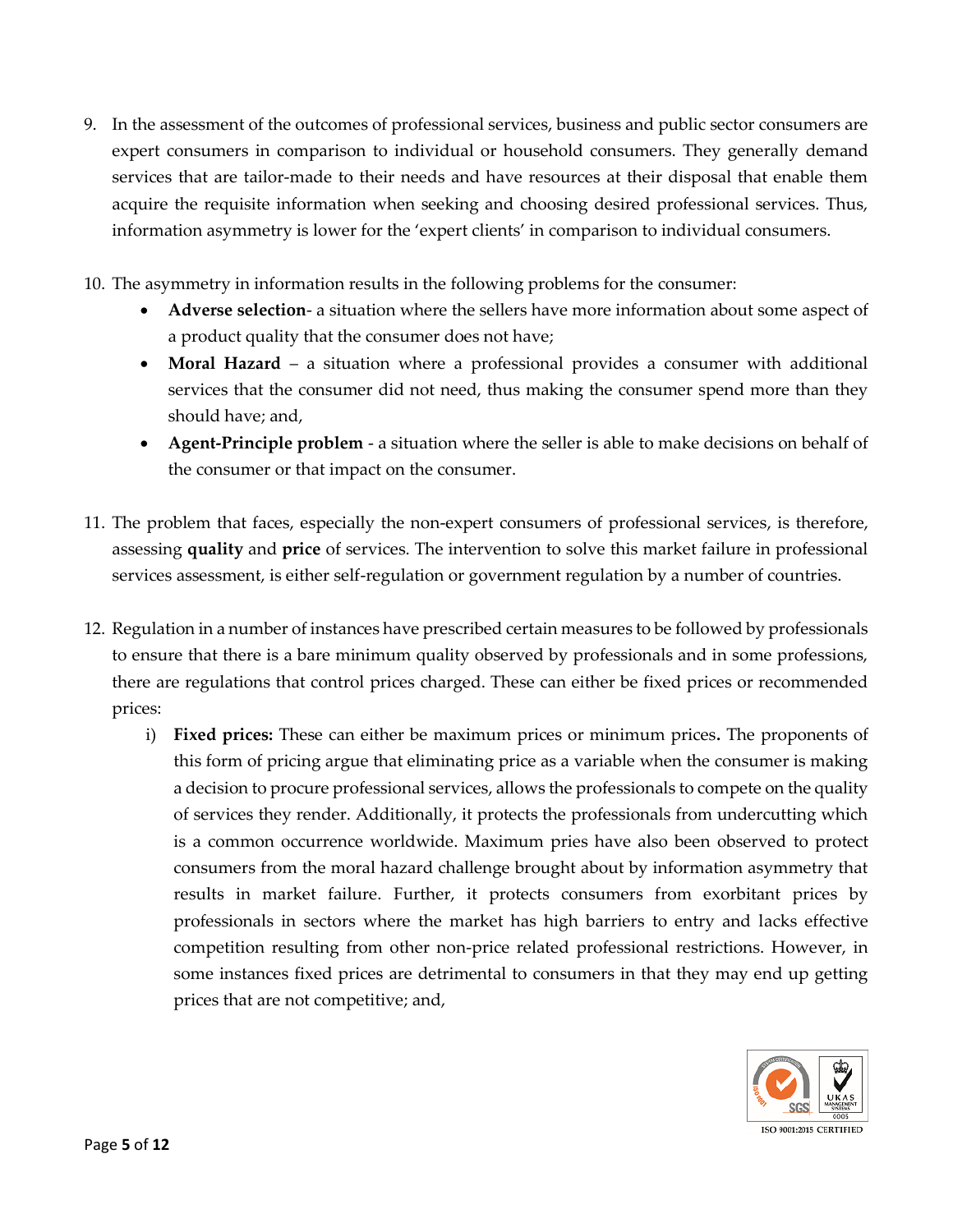ii) **Recommended prices:** These are often non-binding in nature and are set above the market equilibrium price by professional association regulation. They often inform the consumer of the average fees to be paid, for certain service, therefore, reducing the cost of transaction and by transitivity, lowering the fee to be paid by the consumer. It also reduces the burden of negotiation from the individual consumer who may not have full information necessary to negotiate the best price, especially in markets with high search costs. Recommended prices have also proven useful in acting as a guide to practitioners who lack experience in determining fees for services. Opponents of recommended prices, argue that recommended prices may facilitate coordination between service providers and may mislead consumers on the reasonable price to be paid, mainly because it is generated by the professional services. Some recommend that third parties such as consumer organizations should be the ones to publish such recommended prices. The effectiveness of the use of consumer organizations is subject to how strong and knowledgeable they are in different fields.

## <span id="page-5-0"></span>**C. REGULATION OF PROFESSIONAL SERVICES IN KENYA**

- 13. Internationally, setting of professional fee/price has been declared anti-competitive as it goes against public interest. As a matter of fact, competitive professional services improve the investment climate with countries such as Poland improving their economic ranking globally due to deregulation of prices of professional services.
- 14. Article 227 of the Constitution of Kenya, 2010<sup>2</sup> ("**the Constitution**") provides that the procurement of goods and services by the Government should be done through a system which, among others, is competitive and cost effective. Cost effectiveness can only be realized in a situation where the rates are influenced by forces of supply and demand.
- 15. The Authority is mandated to enhance the welfare of the people of Kenya by promoting and protecting effective competition in markets and preventing unfair and misleading market conduct throughout Kenya. Therefore, in an effort to ensure minimal disruption of operation of free markets, the Authority has in the recent past made interventions on professional associations which are intended to guarantee consumers better services at reasonable costs.



<sup>2</sup> <http://www.kenyalaw.org/lex/actview.xql?actid=Const2010>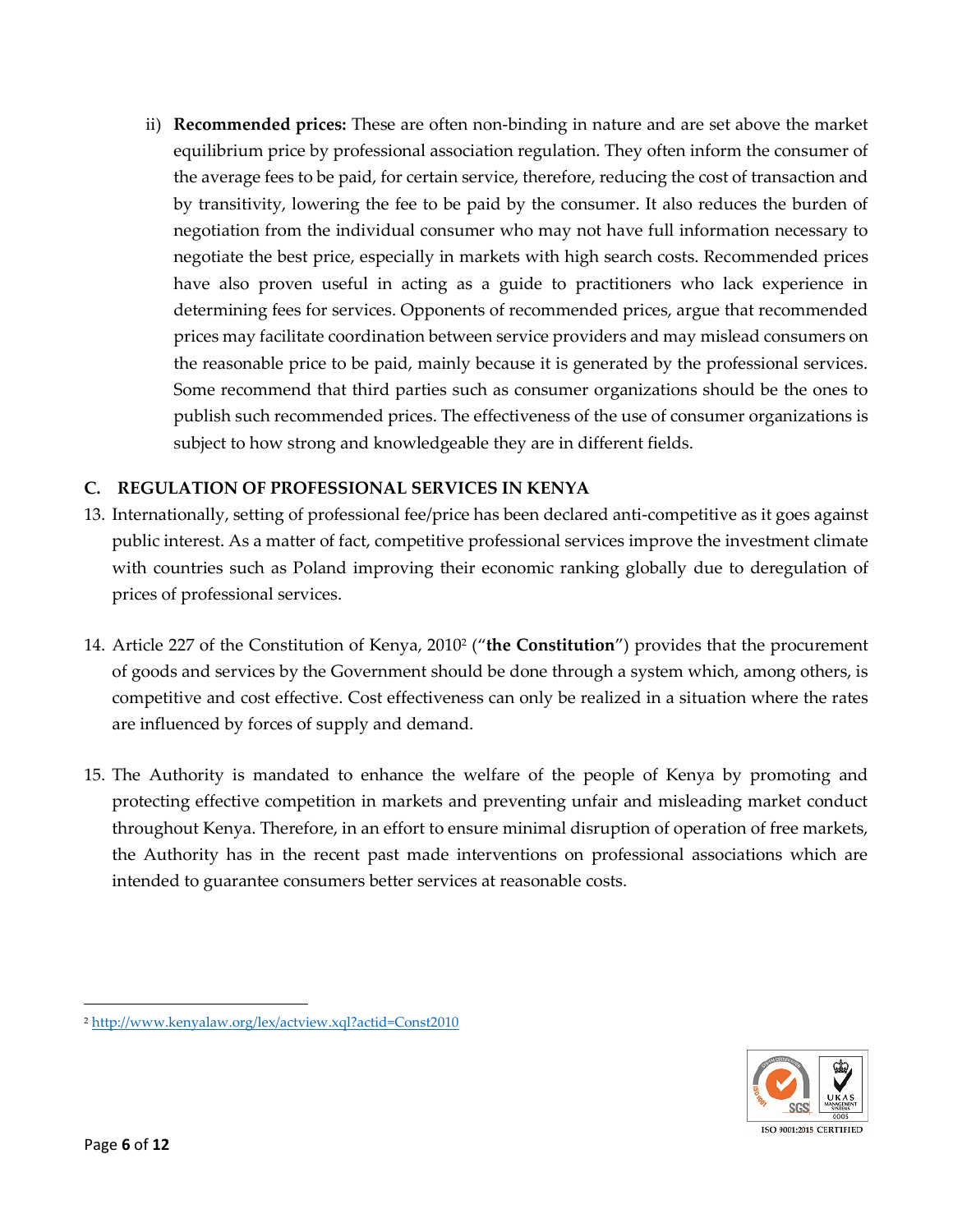- 16. The Kenya National Qualifications Authority (KNQA)<sup>3</sup> states that there are over twenty seven (27) Professional bodies and Associations that operate in the country and regulate the training and conduct of their members. It is worth noting that some are established under the Kenyan Law while others are a network of member.
- 17. Kenya's Professional services are characterized by two categories of regulatory regimes, namely; entry and conduct regulations. The entry regulations include higher number of years of education, compulsory practice, compulsory exams, membership requirements and quota system for foreigners. The conduct regulations refer to existing regulations by the government, regulations on marketing and advertising and restrictions on one-stop shopping. Rules that are most likely to restrict competition among Kenya Professional service include; Fixed prices, Recommended Prices, Advertising restrictions, Entry restrictions and reserved rights and Regulations governing business structure and multi–disciplinary practices.
- 18. In the recent past, there has been a shift by professional associations to fix prices for members. Indeed, some have enshrined this provision in their individual Acts. The Authority has over the past four years received three applications by professional bodies requesting to be granted exemption to set minimum prices, all of which were declined because the applicants did not demonstrate that the minimum pricing would result in a specific public benefit that would outweigh the lessening of competition. Introduction of fee guidelines would decrease competition, increase costs, reduce innovation and efficiencies, limit choices to consumers and raise the cost of professional services beyond the reach of come consumers. Further, the Authority was not provided with demonstrable negative impact or prejudice that the professions had suffered due to lack of a price setting mechanism nor evidence that price setting would increase the quality of services offered.
- 19. The Competition Act prohibits agreements by undertakings or association of undertakings that may distort of lessen competition. It also outlaws engaging in concerted practices which directly or indirectly fix prices or any other trading conditions in relation to provision of goods or services or maintenance of minimum prices. Contravention of these provisions attracts a penalty of up to 10% of the preceding year's gross annual turnover in Kenya. It may also result in criminal charges, liable to a fine of up to Ksh. 10 million and five years' imprisonment or both.



l

<sup>3</sup> https://www.knqa.go.ke/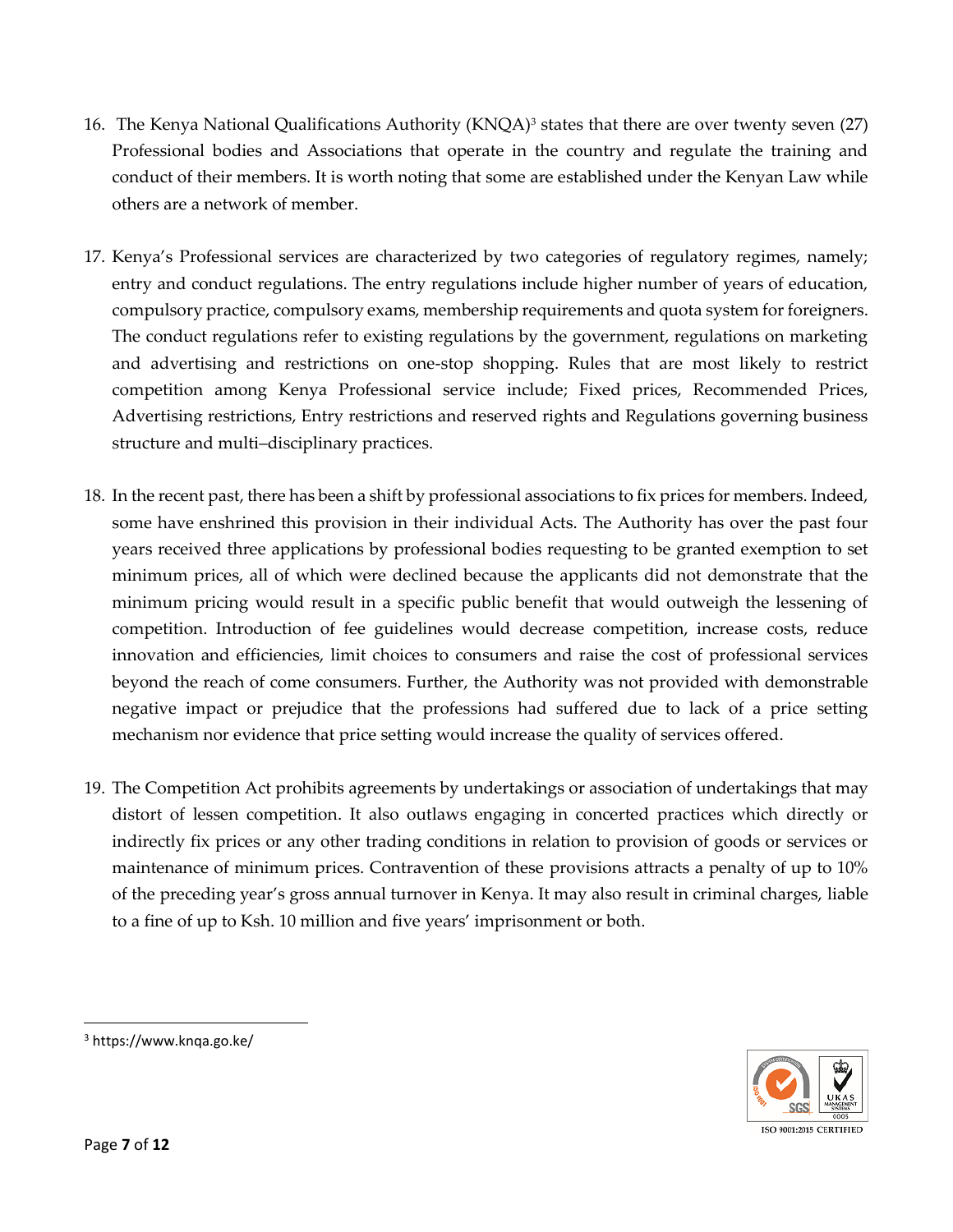- 20. Professional associations whose rules contain a restriction that has the effect of preventing, distorting or lessening competition in a market may apply for exemption by the Authority.
- 21. The process for application for exemption of professional rules is detailed in Section 29 of the Act. Prior to the 2014 amendment, Section 29 of the Act used to provide for a voluntary obligation on Professional Associations on whether or not to seek for exemption from the Authority. In line with international best practice, Parliament amended the Act in 2014 by providing for a mandatory obligation on Professional Associations to apply for exemption of their professional rules if they contain a restriction that has the effect of preventing, distorting or lessening competition in a market in Kenya. Section 29 of the Act places a mandatory obligation on professional associations to apply in writing for exemption of their professional rules which have the characteristic of *preventing, distorting or lessening competition in a market*. It is an offence under the Act to implement professional rules that impede competition, unless exempted by the Authority.
- *22.* The Authority may exempt *all or part* of the professional rules for which a Professional Association has applied for exemption. Section 29 (2) of the Act sets out the criteria for granting of exemption as *restriction reasonably required to maintain professional standards or required for the ordinary function of the profession*. The exemption applications are pursuant to Section 29 of the Act which provides that *'a professional association whose rules contain a restriction that have the effect of preventing, distorting or lessening competition…shall apply… to the Authority for an exemption….'*
- 23. The process<sup>4</sup> through which an application for exemption by a Professional Association involves a written application to the Authority. The Authority then gazettes the application by publishing a Notice inviting interested parties to make representations on the exemption application. Further, the Authority is mandated to consult the Government agency or Ministry responsible for the administration of any law governing the profession with regard to the application for exemption by the Professional Association. The Authority then assesses the application taking into account the submissions, if any, by the interested party and the Government agency or Ministry, responsible for the professional association. Upon assessment, the Authority then communicates the decision by Notice in writing with respect to the exemption application together with the written reasons for its decision. Reasons are provided, only when there is an adverse determination which is in line with the Constitutional principle of Fair Administrative Action. The Notice is then published in the Gazette informing the public of the decision.

<sup>4</sup> https://cak.go.ke/sites/default/files/Competition-Act-No-1-%20of%202010-Amended-as-at-2019.pdf



ISO 9001:2015 CERTIFIED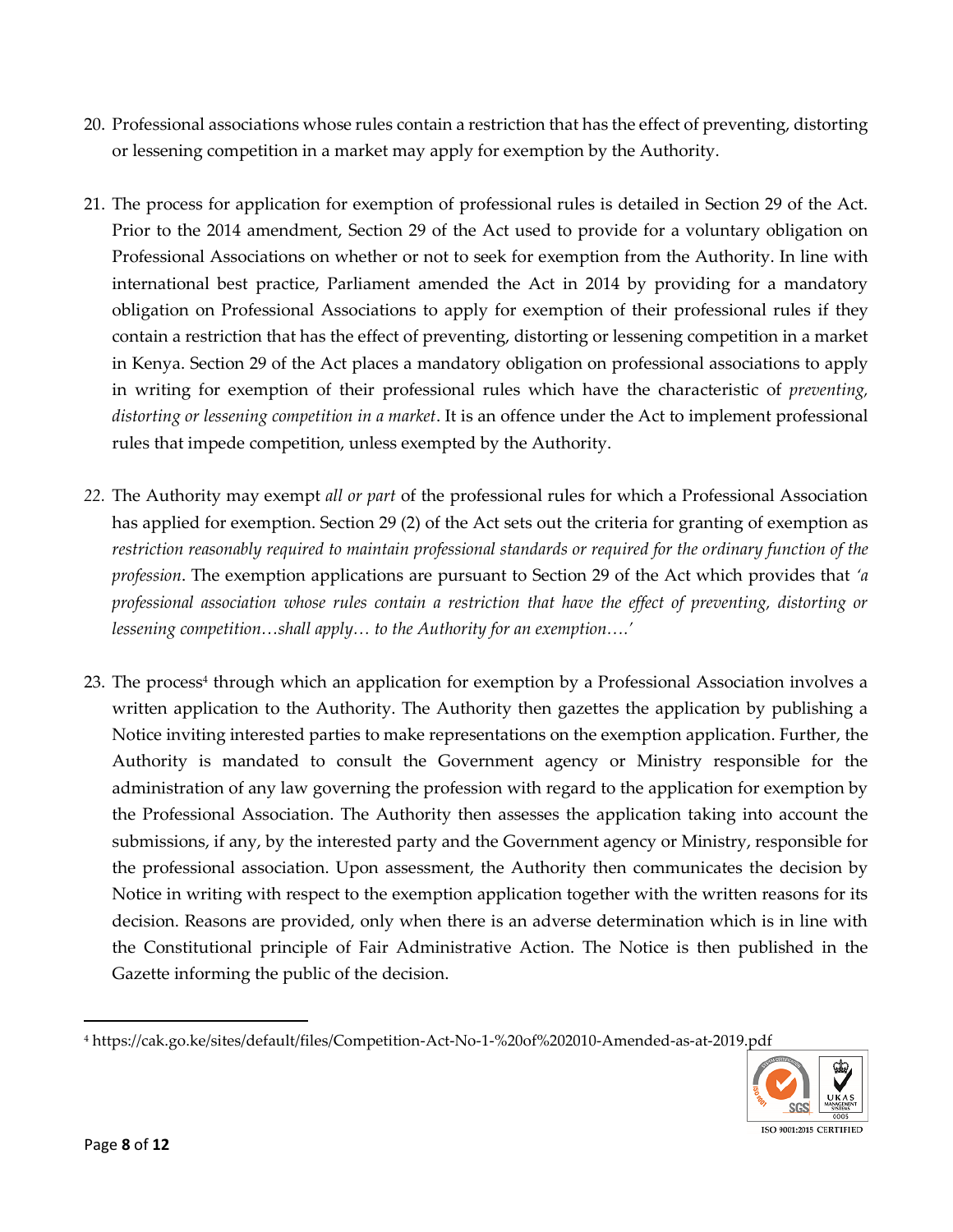- 24. In exempting, the Authority takes into account factors considered as outlined under section 26(3) of the Act, which includes whether these agreements: (i) contribute to or result in maintaining or promoting exports, (ii) improve or prevent decline in the production or distribution of goods or the provision of services, (iii) promote technical or economic progress, or stability in any industry, and/or (iv) obtain a benefit for the public which outweighs or would outweigh the lessening in competition.
- 25. The Regulatory Impact Assessment Guidelines<sup>5</sup> provides the conditions that may reduce competition in markets, including those that prevent firms from competing strongly or reducing their incentive to do so by setting prices. Setting prices limits the extent to which prices for goods and services are defined by market forces thus negatively affecting the consumer in terms of affordability and access. This further affects the suppliers negatively as there is no incentive to innovate, improve the quality of service and increase reach to the consumer.
- 26. Resultant benefits arising from deregulation of prices include improved quality of services as professionals now compete on other attributes besides price, such as customer service; lower prices for consumers as professionals were now competing on quality thus widening consumer choice and improved ease of doing business resulting from increased access to professional services.

## <span id="page-8-0"></span>**D. CASE STUDIES FROM KENYA**

### <span id="page-8-1"></span>**Exemption Application by the Institute of Certified Public Accountants of Kenya**

In Kenya, the accounting profession is regulated by the Accountants Act No. 15 of 2008. This Act defines the concepts of audit and audit firms and the requirements for one to become an auditor. The Act also established the Institute of Certified Public Accountants of Kenya (ICPAK).

ICPAK was established under the Accountants Act of 1978, and repealed under the Accountants Act No. 15 of 2008 and amended through the Finance Act, 2018. These amendments were aimed at strengthening the profession as well helping the government in the fight against graft. The Act now clearly distinguishes who an Accountant is by classifying them into the following categories; Trainee Accountants, Associate Accountants and Certified Public Accountant (CPA)<sup>6</sup>. The association has over 25,000 registered members.

<sup>6</sup> https://www.icpak.com/wp-content/uploads/2018/10/AMENDMENDS-TO-THE-ACCOUNTANTS-ACT.pdf



<sup>5</sup> <https://cak.go.ke/sites/default/files/Assessment> of Regulatory Impact on Competition in Kenya.pdf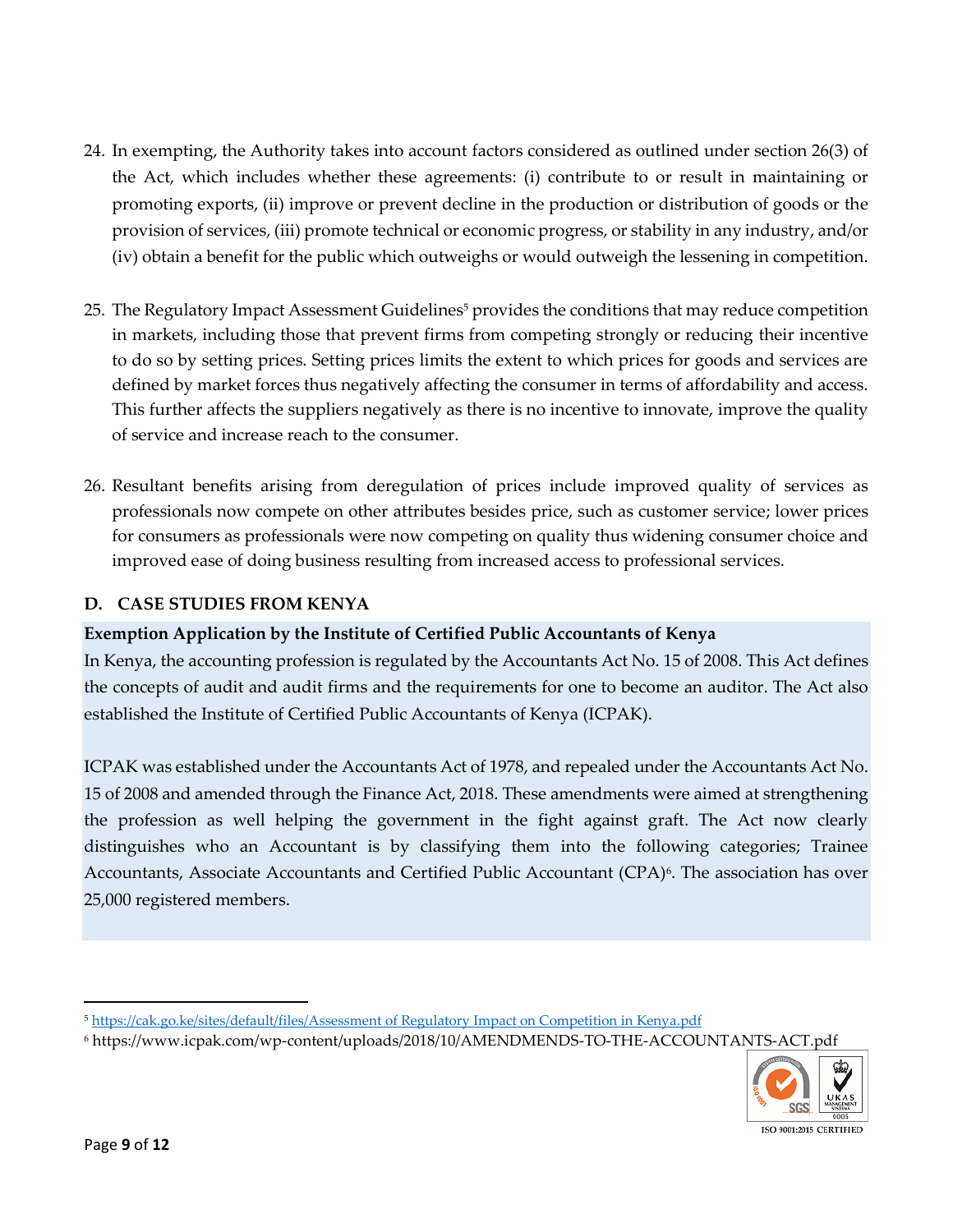The Institute is mandated to develop and regulate the Accountancy Profession in Kenya. It is also a member of the International Federation of Accountants (IFAC), the global umbrella body for the accountancy profession. The major statutory functions of the ICPAK<sup>7</sup> include designing and implementing policies regarding admission of membership, administering programs for members' professional development, ensuring adherence to professional ethics and standards, and taking disciplinary action against erring members.

Section 21 of the Competition Act (under Part III on Restrictive Trade Practices) prohibits agreements between undertakings, decisions by associations of undertakings and concerted practices unless these are exempted in accordance with section D of the Act; which provides that where an undertaking or association of undertakings wishes to enter into a prohibited agreement of practice, it has a mandatory obligation to apply for exemption from the Authority in accordance with Section 29 of the Act. The persons entitled to apply for an exemption are; any undertaking or association of undertaking and these include Trade Associations, Professional Associations and any corporate person. A Professional Association is defined under the Act in section 29 (7) as: *"…the controlling body established or registered under any law in respect of recognized professions, (our emphasis) but does not include trade associations and industry lobby institutions or bodies whether incorporated or not."*

ICPAK applied for exemption to be allowed to set minimum fees charged by its members on services offered, in 2016. In declining this request on proposed fees Guidelines, the Authority determined that introduction of fee guidelines would decrease competition, increase costs, reduce innovation and efficiencies, limit choices to consumers and raise the cost of Accountancy services beyond the reach of consumers.

# <span id="page-9-0"></span>**Exemption Application by Institute of Certified Public Secretaries of Kenya (ICPSK)**

ICPSK is a statutory body that is mandated to develop and regulate the Public Secretaries' Profession in Kenya. The institute is further mandated under the Certified Public Secretaries of Kenya Act, Cap. 534 of the Laws of Kenya to promote the practice of good governance and leadership through competence development of members and dissemination of knowledge and best practice to stakeholders. The institute has more than 3,000 members. The exemption application was submitted by ICPSK for a proposed minimum Governance Audit Fees Guidelines for its members for an indefinite period.

Fixing of price or rates by competitors is a *per se* prohibition under Section 21(3) and the presumption is that the object is to prevent, distort or lessen competition in the sector. As indicated above, ICPSK guide



<sup>7</sup> https://www.icpak.com/who-we-are/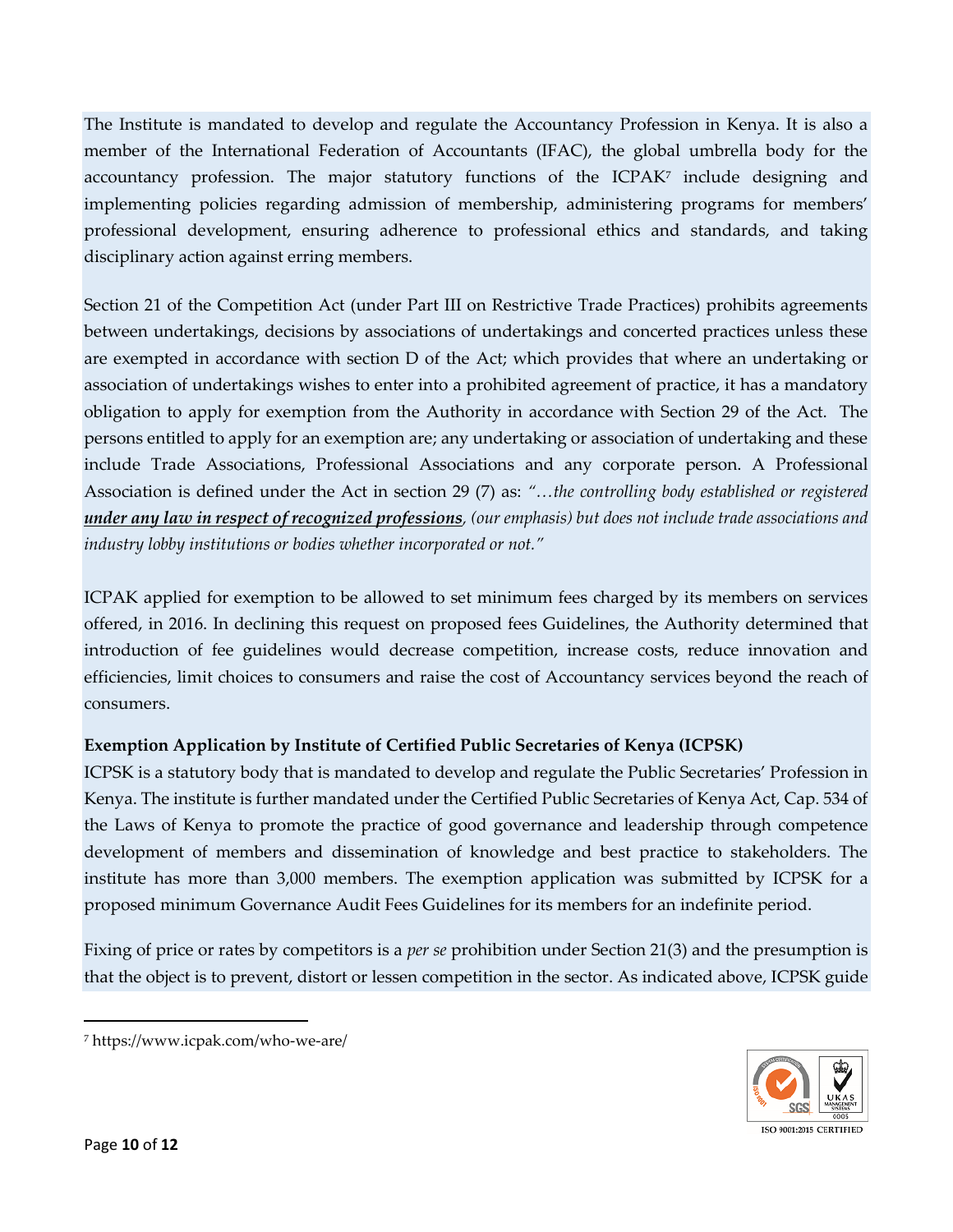to fees aims at setting minimum fees to be charged by its members. Therefore, the proposed fees guidelines by ICPSK amounts to fixing pricing among competitors.

The anti-competitive clauses of the Guidelines were that ICPSK was providing minimum recommended fees to be charged by its members on various categories of professional services; monitoring prevailing conditions and issuing revised recommended fees as and when there is need; and providing a fair playing ground for all practitioners by providing the minimum fees charged for different services to prevent undercutting in the industry.

The Authority declined to grant exemption because the minimum fees proposed by ICPSK would not improve or prevent the decline in the provision of services, rather it would make the services costly and unavailable for customers. Further, minimum fees act as a disincentive to innovation, efficiencies, or technical progress aimed at reducing costs. Lastly, price regulation would have a resonating negative effect on other professional services that would contract the economy.

#### <span id="page-10-0"></span>**E. CONCLUSION**

- 27. Low entry barriers, the need for the growing number of SMEs seeking business stability and compliance have opened up the professional services sector to new players. For instance, until 2002, the Accounting profession in Kenya was dominated by the Big 4 firms – PricewaterhouseCoopers, Ernest & Young, Deloitte and Touche and KPMG. Since then smaller (non-Big 4) firms have entered the market, to reach over seven hundred firms. This has increased consumer choice and affordability of accounting services.
- 28. Competition regulation in the professional sector has emerged as a key concern because of the detrimental effect it has on consumers' access to such services. These regulations control various aspects of the profession and the professionals that include, but not limited to, the entry into the profession, the conduct of members of these professions, the granting of exclusive rights to carry out certain activities and the structure of the organogram of the structure of the professional firms. The argument behind the regulation of professional services in Kenya is that it is meant to protect vulnerable consumers from market distortions that include charging of exorbitant prices. However, these regulations have become a great source of market distortions resulting in the upsurge of anticompetitive practices such as lack of innovation, poor quality services, among others.
- 29. The Authority, working jointly with the National Treasury and National Assembly studied the professional services sector in three countries, and opines that deregulation was done within the shortest time possible after the restrictions and their impact on the economy and the consumers had



ISO 9001:2015 CERTIFIED